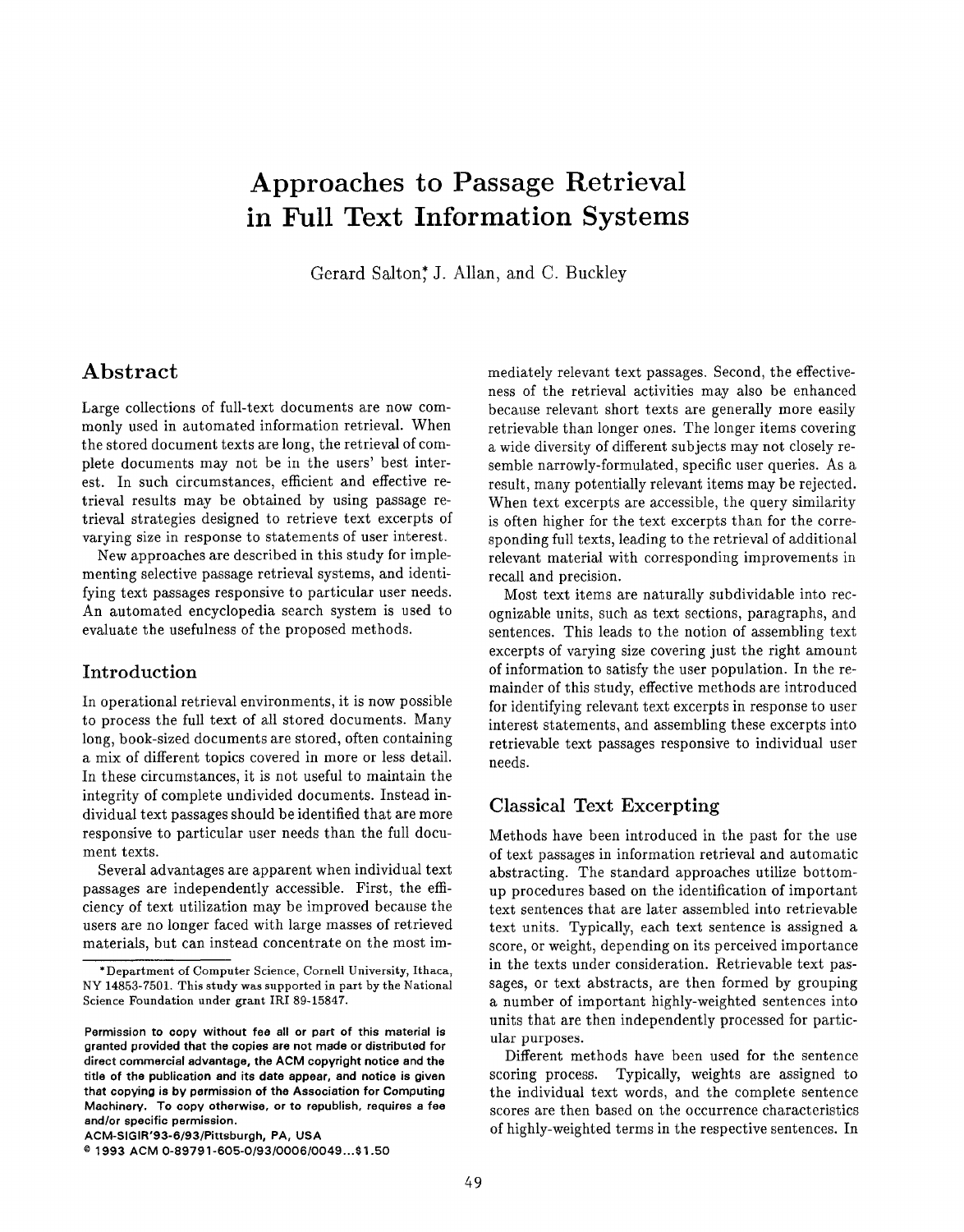passage retrieval applications where the task consists in retrieving text excerpts that are similar to available user queries, the number and concentration of query words included in the individual sentences is used to generate the sentence score. Increasing concentration of query terms, measured by the closeness of these terms in the text sentences, leads to higher assigned sentence weights. In text abstracting, or text summarization applications where user queries are not necessarily available, the sentence score is similarly based on the number and concentration of text words thought to be important in representing text content.

In addition to using the occurrence characteristics of highly-weighted terms, the sentence scoring system may be influenced by a number of additional factors such as:

- 1. The location of the sentences in the texts under consideration, special importance being given to texts representing figure captions, titles, and section headings.
- 2. The inclusion in the sentences of special clue word and clue phrases that are thought to be important in the determination of topicality and sentence value.
- 3. The use of syntactic relationships detected betwee particular words and sentences in the text, indicating that the corresponding text units are related and ought to be jointly retrieved. [1-8]

Various procedures have also been suggested for assembling individual text sentences into meaningful larger units. For example, specific rules have been proposed for generating so-called connected, concentrated, and compound text passages. [9-11]

Unfortunately, it is difficult to produce readable text passages by using the low-level term-weighting approaches normally available for this purpose. Alternative strategies have therefore been advocated for use in text abstracting and summarization based on deep semantic analysis techniques, and the use of preconstructed frames, or templates, that are appropriately filled by information extracted from the document texts. [12-13] It is possible that approaches based on deep knowledge of particular subject fields will be useful for restricted tasks, such as, for example, the construction of medical summaries of certain types. When unrestricted subject matter must be treated, as is often the case in practice, the passage retrieval and text summarization methods proposed heretofore have not proven equal to the need.

One suggestion that may represent a step in the right direction is based on the use of text paragraphs, rather than sentences for the construction of text passages. In that case, relationships are computed between individual text paragraphs, based on the number of common text components in the respective paragraphs. Certain

paragraphs are then chosen for abstracting purposes, replacing the originally available texts. [14] In the present study, the use of complete paragraphs is generalized to include text passages of varying length, covering the subject at varying levels of detail, and responding to varying kinds of user needs. A top-down approach is used whereby large text excerpts are chosen first, that are successively broken down into smaller pieces covering increasingly specific user needs. This makes it possible to retrieve full texts, text sections, text paragraphs, or sets of adjacent sentences depending on particular user requirements.

# Global-Local Processing in Text Analysis and Retrieval

The Smart retrieval strategies are based on the vector processing model, where document and query texts are represented by sets, or vectors, of weighted terms. A term may be a word stem, or phrase, included in a particular text, and the term weights are chosen so as to favor terms that occur with high frequency inside particular documents, while being relatively rare in the collection as a whole. [15] To determine the similarity between a query and a stored document, or between two stored documents, the corresponding term vectors are compared, and coefficients of similarity are computed based on the number and the weight of common terms included in a vector pair. This makes it possible to rank the documents at the output in decreasing order of the computed query similarity.

The global vector similarity reflects global coincidence between query and document texts. The assumption is that when two vectors do not exhibit a given minimal global similarity, the corresponding texts are not related. Documents whose query similarity falls below a stated threshold are therefore rejected. The reverse assumption may or may not hold, that is, when the global similarity between two vectors is sufficiently large, the texts may nevertheless be unrelated because the common vocabulary may be used in different senses in the respective texts. Thus, based on a global vector similarity computation, documents about table salt might be retrieved in answer to queries about the SALT treaties.

Problems caused by language ambiguity can be largely solved by making appeal to the "use theory" of meaning proposed by Wittgenstein and others, which states that the meaning of' words and expressions depends on the use of these words in the language. [16] This suggests that linguistic ambiguities and multiple meanings can be eliminated by checking the local context in which text words and expressions occur. The linguistic context of a term such as "salt" is likely to be the same for many different texts dealing with the SALT treaties. The same is true for texts discussing table salt. On the other hand, the contexts differ when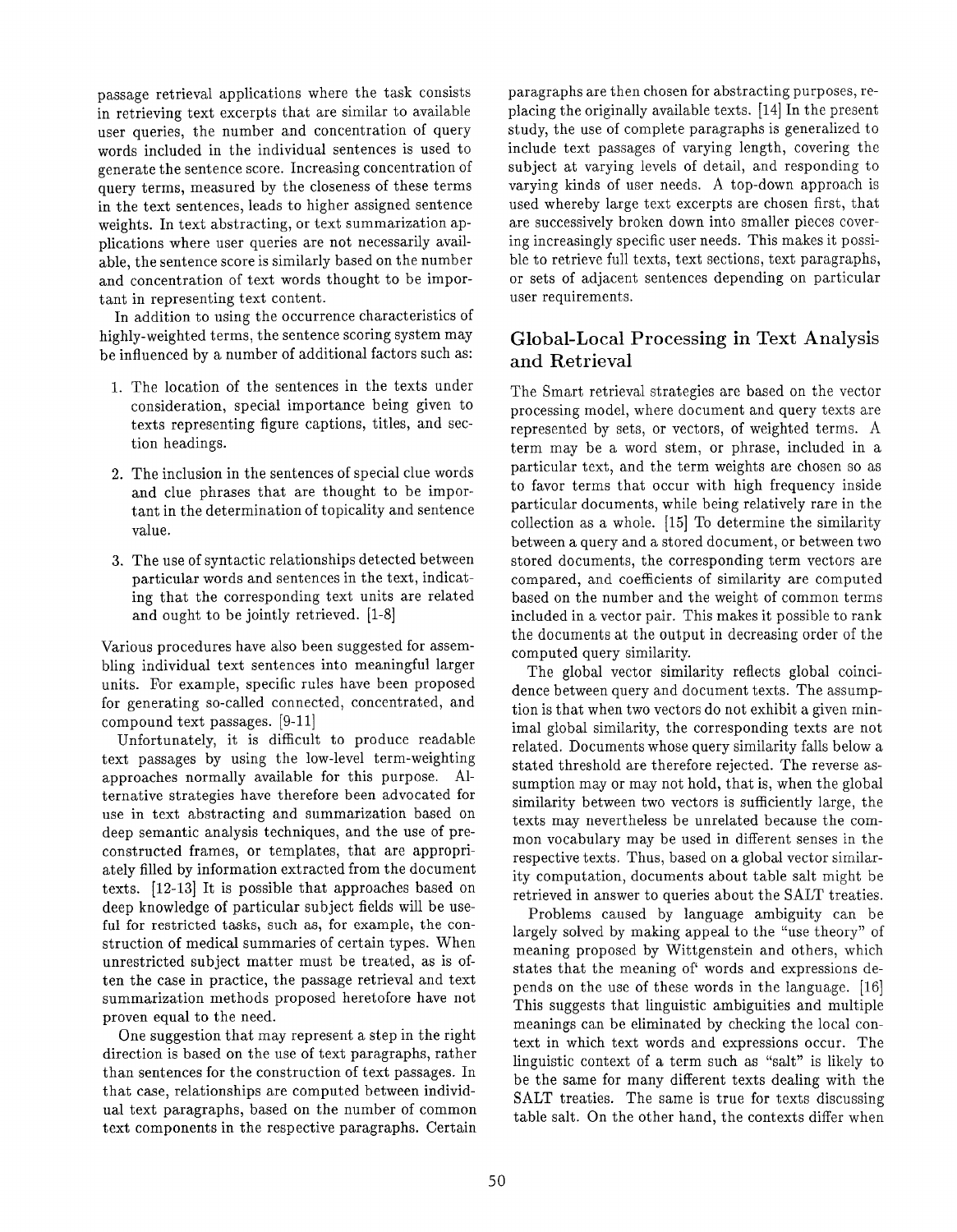|     | Retrieved |            |                           |              | Simple     | Restricted |
|-----|-----------|------------|---------------------------|--------------|------------|------------|
|     | Document  | Query      |                           | Unrestricted | Sentence   | Sentence   |
|     | Number    | Similarity | Title                     | Output       | Match      | Match      |
| 1.  | 9567      | 0.30       | Galle (city in Sri Lanka) |              | $\times$ N |            |
| 2.  | 1494      | 0.28       | Art Gallery               |              | $\times$ N |            |
| 3.  | 9563      | 0.27       | Galla (African people)    |              | $\times$ N |            |
| 4.  | 12134     | 0.27       | Insect                    |              |            |            |
| 5.  | 17675     | 0.24       | Parasite                  |              |            |            |
| 6.  | 23008     | 0.24       | Turner, J.M.W. (painter)  |              |            | $\times$ N |
| 7.  | 20402     | 0.24       | St. Gallen (city)         |              |            | $\times$ N |
| 8.  | 11847     | 0.24       | Hymenoptera (insects)     |              |            |            |
| 9.  | 17061     | 0.23       | Oak                       |              |            |            |
| 10. | 22077     | 0.23       | Tannins                   |              |            |            |
| 11. | 18414     | 0.23       | Plant                     |              |            |            |
| 12. | 22034     | 0.23       | Tamarisk                  |              |            |            |
| 13. | 170       | 0.22       | Acorn (cross-reference)   |              | $\times$ N |            |
| 14. | 9578      | 0.21       | Gallium (metal)           |              | $\times$ N |            |
| 15. | 22075     | 0.21       | Tannic Acid               |              |            |            |
| 16. | 11913     | 0.20       | Ichneumon Fly             |              |            |            |
| 17. | 4953      | 0.20       | Chalcid (parasite)        |              |            |            |
| 18. | 18228     | 0.20       | Phylloxera (insect)       |              | $\times$ R |            |
|     |           |            |                           |              |            |            |
| 19. | 7304      | 0.19       | Diseases of Plants        |              |            |            |
| 20. | 23827     | 0.19       | Wasp                      |              |            |            |

Query: [9562] Gall (Parasitic growth in plants)

Table 1: Effect of Local Sentence Match Restrictions for Query [9562] Gall (removal of 7 nonrelevant (N) items and 1 relevant (R) item)

the query texts are related to arms control but the documents deal with food consumption.

In practice, a dual text comparison system can be used, designed to verify both the global similarity between query and document texts, as well as the coincidence in the respective local contexts: [17,18]

- 1. The global text similarity is computed first by comparing the respective term vectors as previously explained. Text pairs without sufficient globad similarity are not further considered.
- 2. The local text environments are considered nex for texts with sufficient global similarity, and local structures included in the texts such as sections, paragraphs and sentences are compared. When globally similar text pairs also contain a sufficient number of locally similar substructures, the texts are assumed to be related.

The effect of the global/local text comparison system is illustrated in the example of Table 1. Here an article included in the Funk and Wagnalls encyclopedia is used as a search request, and other related encyclopedia articles are retrieved in response to the query articles. [19] Table 1 shows the 20 items exhibiting the highest similarity with the query article "Gall" (article number [9562]) based on the global vector similarity between query and retrieved article texts. Normally a minimum threshold of 0.20 applies for retrieval purposes, and documents with smaller global similarities are rejected.

The list of retrieved articles shown in Table 1 includes for the most part relevant items dealing with parasitic insects that cause the formation of galls in plants. Unfortunately, a number of extraneous documents are included on the list of items in Table 1, such as "Galle", a city in Sri Lanka, and "J.M.W. Turner", a British painter. The retrieval errors are produced by the term truncation used in constructing the term vectors: normally word stems, rather than complete words, are used in the query and document vectors, so that terms such as "gallery", "Galla", "gallium", and so on, are all reduced to gall, matching the term "gall" in the query.

The left-most column of bullets in Table 1, entitled "unrestricted output", identifies the top 18 items that are retrieved in answer to [9562] Gall by the simple global vector similarity computation. The next column to the right entitled "simple sentence match" represents a local retrieval strategy where at least one matching pair of sentences must be found in query and retrieved document texts above a sentence matching threshold of 75.0 in addition to a sufficiently large global similarity. [17,18] As the middle column of bullets shows, six of the originally retrieved items do not fulfill the simple local sentence matching requirement. This includes five obviously nonrelevant items (article [170] Acorn is not relevant because the whole article consists of only a cross-reference to another article), plus a possibly relevant item, [18228] Phylloxera, that appears at the bottom of the list.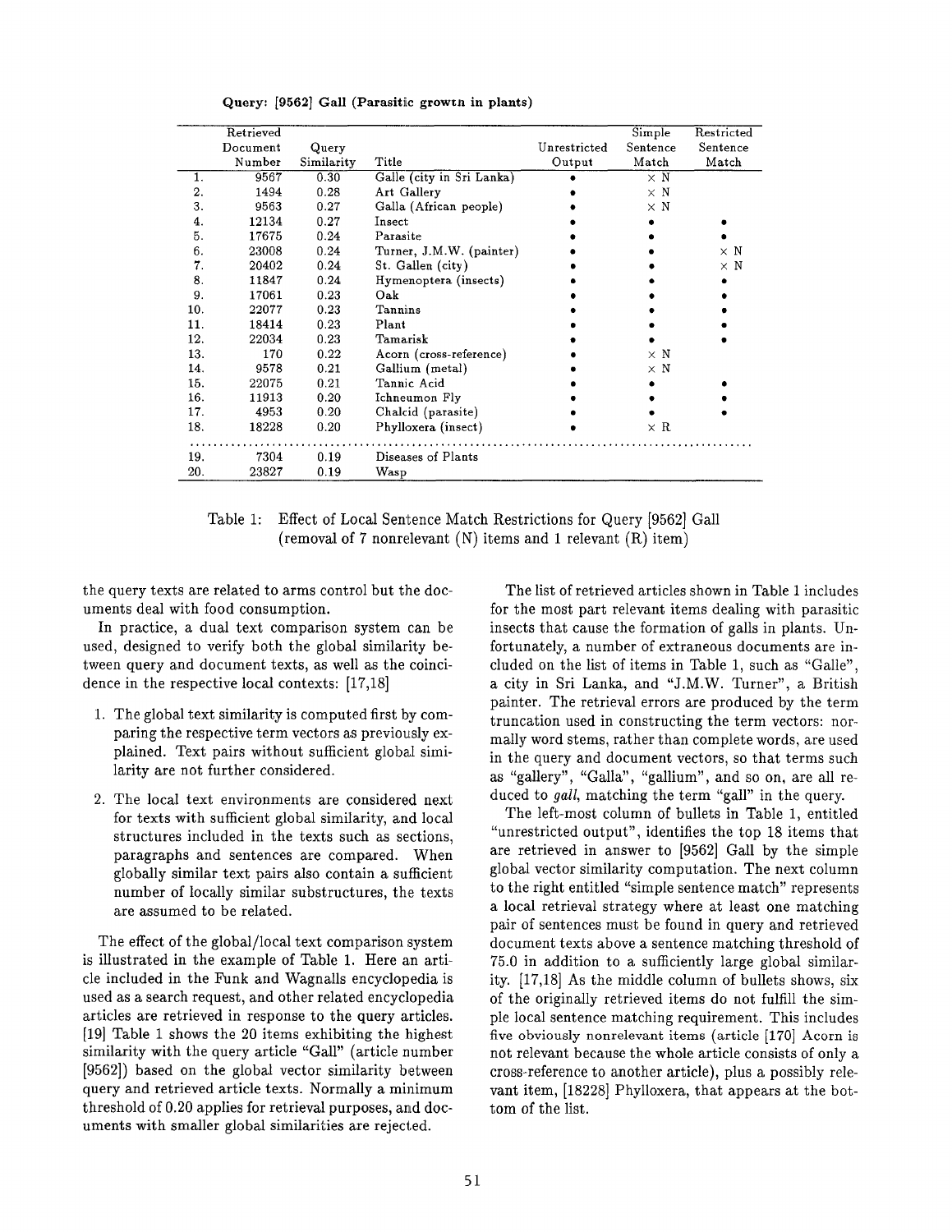| <b>Evaluation Parameters</b>                      | 1. Global Text<br>Match (un-<br>restricted) | 2. Simple<br>Sentence<br>Match | 3. Restricted<br>Sentence<br>Match                                                                      | 4. Output<br>With Text<br>Sections | 5. Full Text<br>Sections or<br>Paragraphs |                       |
|---------------------------------------------------|---------------------------------------------|--------------------------------|---------------------------------------------------------------------------------------------------------|------------------------------------|-------------------------------------------|-----------------------|
| <b>Retrieved Documents</b><br>all queries         | 17.328                                      | 12,491                         | 11,296                                                                                                  | 12,285                             | 13,669                                    |                       |
| Recall after 5 docs<br>Recall after 15 docs       | 0.5366<br>0.7705                            | 0.5820<br>0.8027               | 0.5915<br>0.7978                                                                                        | 0.6316<br>0.8702                   | 0.6164<br>0.8631                          |                       |
| Precision after 5 docs<br>Precision after 15 docs | 0.6051<br>0.3862                            | 0.6629<br>0.4167               | 0.6887<br>0.4214                                                                                        | 0.7097<br>0.4466                   | 0.6938<br>0.4391                          |                       |
| 11-point Average<br>Precision                     | 0.6988                                      | 0.7623<br>$+9.1\%$             | 0.7779<br>$+11.3\%$<br>$\sim$ Distributed Production for 083 Output Antiples (lotter $\frac{1000}{2}$ ) | 0.8569<br>$+22.5\%$                | 0.8340<br>$+19.3%$                        | (0.9280)<br>$+24.7\%$ |

Retrieval Evaluation for 982 Query Articles (lett (partial relevance assessments based on run 4)

| Evaluation Parameters                     | 3. Restricted | 4. Output | 5. Full Text |
|-------------------------------------------|---------------|-----------|--------------|
|                                           | Sentence      | With Text | Sections or  |
|                                           | Match         | Sections  | Paragraphs   |
| <b>Retrieved Documents</b><br>all queries | 1106          | 1204      | 1345         |
| Recall after 5 docs                       | 0.4583        | 0.4834    | 0.5043       |
| Recall after 15 docs                      | 0.6667        | 0.7141    | 0.7631       |
| Precision after 5 docs                    | 0.7689        | 0.7867    | 0.8067       |
| Precision after 15 docs                   | 0.5022        | 0.5274    | 0.5519       |
| 11-point Average                          | 0.6920        | 0.7520    | 0.8198       |
| Precision                                 |               | $+9.7%$   | $+18.5\%$    |

b) Retrieval Evaluation for 90 "G" Query (full relevance assessments for all retrieved items)

Table 2: Evaluation of Global/Local Text Comparison and Passage Retrieval

The sentence matching strategy used to carry out the simple sentence match is based on a straightforward computation of pair-wise sentence similarity between all sentence pairs in the respective query and document texts. When a term is highly weighted, as is the case for "gall" in most of the retrieved articles, the required sentence similarity threshold of 75.0 may be reached even though a sentence pair has only that single term in common without additional matching context. To avoid that possibility, a restricted sentence match requirement can be used specifying that at least two matching terms must be present in a matching sentence pair, with no single term contributing more than 90 percent of the total sentence similarity. The rightmost column of Table 1 shows that the two remaining nonrelevant items ([23008] J.M.W. Turner and [20402] St. Gallen) are now rejected because of the restricted local sentence match requirement.

An evaluation of the global/local text matching system is presented in the first 3 columns of figures of Table  $2(a)$ . The results of Table  $2(a)$  are average recall and precision figures obtained by using as queries all encyclopedia articles starting with the letter G, and comparing them with all other encyclopedia articles. A global similarity threshold of 0.20 is used, and all query articles are included in the evaluation for which the relevance assessors found at least one relevant document. This represents a total of 982 "G" queries. Full relevance data were obtained from the owners of the encyclopedia for all articles retrieved by the simple sentence match (run 2 of Table 2(a)), but not for the extra  $5,000$  documents retrieved by the unrestricted run 1 that were rejected by the local sentence-matching process of run 2. All these items are treated as nonrelevant in the evaluation of Table 2(a). The detailed example of Table 1 shows that items rejected by the local matching process are indeed generally nonrelevant. This is also confirmed by the detailed recall and precision figures included in Table 2(a) which both increase sharply between runs 1 and 2.

The precision figures included in Table 2 are exact; the recall figures must be interpreted as relative recall representing the total number of retrieved relevant items divided by the total number of known relevant for each query. Overall, the average precision improves by 9 percent over the unrestricted global text match of run 1 when the simple local sentence match is used, and by an additional 2 percent for the restricted sentence matching system.

## Retrieval of Text Excerpts

The global/local text matching strategy described in the previous section is capable of retrieving relevant documents with a high degree of accuracy. However, restricting the retrieval to full document texts presents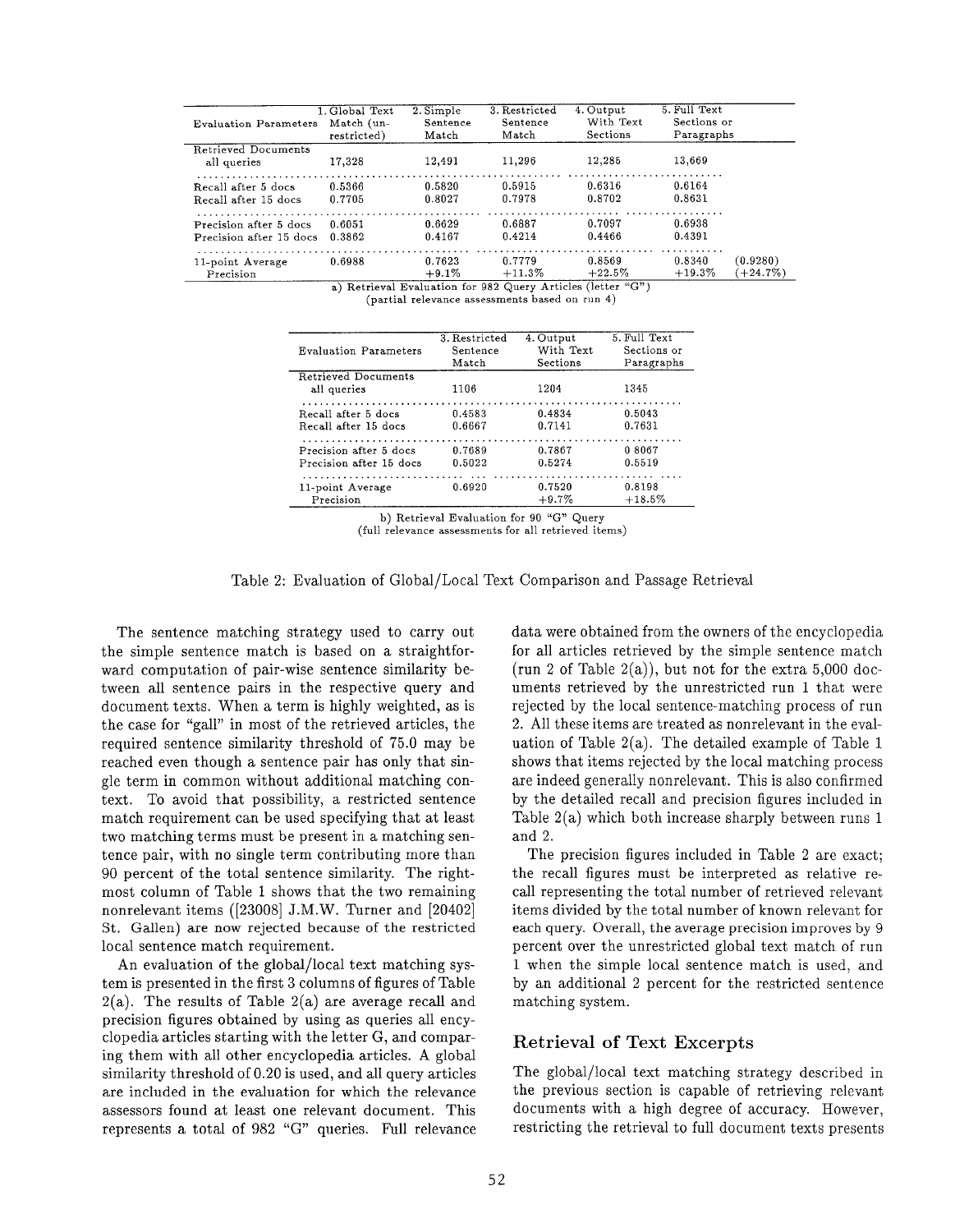|     | Query: [9562] Gall |            |                           |            |          |             |
|-----|--------------------|------------|---------------------------|------------|----------|-------------|
|     | Retrieved          |            |                           | Restricted | Output   | Section and |
|     | Document           | Query      |                           | Sentence   | With     | Paragraph   |
|     | Number             | Similarity | Title                     | Match      | Sections | Output      |
|     |                    |            |                           |            |          |             |
| 1.  | 12134.c10          | 0.32       | Insect/Reproduction       |            |          |             |
| 2.  | 11847.p6           | 0.32       | Hymenoptera               |            |          |             |
| 3.  | 17675.p6           | 0.28       | Parasite                  |            |          |             |
| 4.  | 12134              | 0.27       | Insect                    |            |          |             |
| 5.  | 17675.c5           | 0.25       | Parasite/Parasitic Plants |            |          |             |
| 6.  | 17675              | 0.24       | Parasite                  |            |          |             |
| 7.  | 11847              | 0.24       | Hymenoptera               |            |          |             |
| 8.  | 17061              | 0.23       | Oak                       |            |          |             |
| 9.  | 22077              | 0.23       | Tannins                   |            |          |             |
| 10. | 18414              | 0.23       | Plant                     |            |          |             |
| 11. | 22034              | 0.23       | Tamarisk                  |            |          |             |
| 12. | 11913.p3           | 0.22       | Ichneumon Fly             |            |          |             |
| 13. | 22075              | 0.21       | Tannic Acid               |            |          |             |
| 14. | 11913              | 0.20       | Ichneumon Fly             |            |          |             |
| 15. | 4953               | 0.20       | Chalcid                   |            |          |             |
| 16. | 23827.c4           | 0.20       | Wasp/Characteristics      |            |          |             |
| 17. | 23827              | 0.19       | Wasp                      |            |          |             |

Table 3: Effect of Retrieval of Text Excerpts (Sections and Paragraphs) for Query [9562] Gall ( $c_i$  = section i;  $p_j$  paragraph j)

two main problems. Most obviously, the users will be overloaded rapidly when large document texts are involved, Second, a potential loss in retrieval effectiveness (recall) occurs because the global query similarity of the long, discursive documents that cover a number of different topics will be low, implying that many long documents will be rejected, even when they contain relevant passages.

The user overload can be reduced and the retrieval effectiveness enhanced by making it possible to retrieve text passages instead of full documents only, whenever the query similarity of a text excerpt is larger than the similarity of the complete document. This suggests that a hierarchical text decomposition system be used which successively considers for retrieval text sections, text paragraphs, and sets of adjacent text sentences. In each case, the text excerpt with the highest query similarity may be presented to the user first, while providing options for obtaining larger or smaller text pieces. Because of the local context checking requirement used for retrieval purposes, text excerpts such as paragraphs and sentences are already individually accessible, and the additional resources needed for passage retrieval purposes are relatively modest.

The basic operations of a section and paragraph retrieval capability are illustrated in Table 3 for the query [9562] Gall, previously used in the illustration of Table 1. The left-most column of bullets in Table 3 corresponds to the restricted sentence match retrieving full documents only (equivalent to the right-most column of bullets in Table 1). In the middle column of Table 3, text sections are retrievable in addition to full documents, with the right-most column covering paragraph retrieval as well as sections and full text items.

The move to section retrieval promotes a number of retrieved items. Thus, the full article on Insects [12134] which contains 43 text paragraphs is replaced by section 10 of that article describing insect reproduction, and particularly the reproduction of gall wasps. Furthermore, the query similarity for vector  $[12134,c10]$  is 0.32, instead of 0.27 for the full document. This lifts the material on insects from retrieval rank 4 to rank 1. The section retrieval system also raises a previously unretrieved relevant item above the retrieval threshold of 0.20. Table 3 shows that the article on Wasps [23827] was originally rejected because of the low query similarity of 0.19. The query similarity for Section 4 of that article ([23827.c4] ) reaches 0.20, leading to the retrieval of that relevant item.

Additional relevant items are promoted when paragraphs are added to the retrieval process as shown in the right-most column of Table 3. Thus, [11913] Ichneumon Fly is lifted from rank 14 to rank 12, [11847] Hymenoptera is raised from rank  $7$  to rank  $2$ , and section 5 on Parasitic Plants ([17675 .c5]) is replaced by paragraph 6 of that document  $([17675,p6])$  and raised from rank 5 to rank 3.

The effects of the passage retrieval capability are further detailed in the example of Table 4, covering a retrieval run for query [9561] on Galileo. Here all items retrieved by the restricted sentence match are relevant to the query, but the section and paragraph retrieval strategies are able to locate large numbers of previously unretrieved relevant items. A comparison of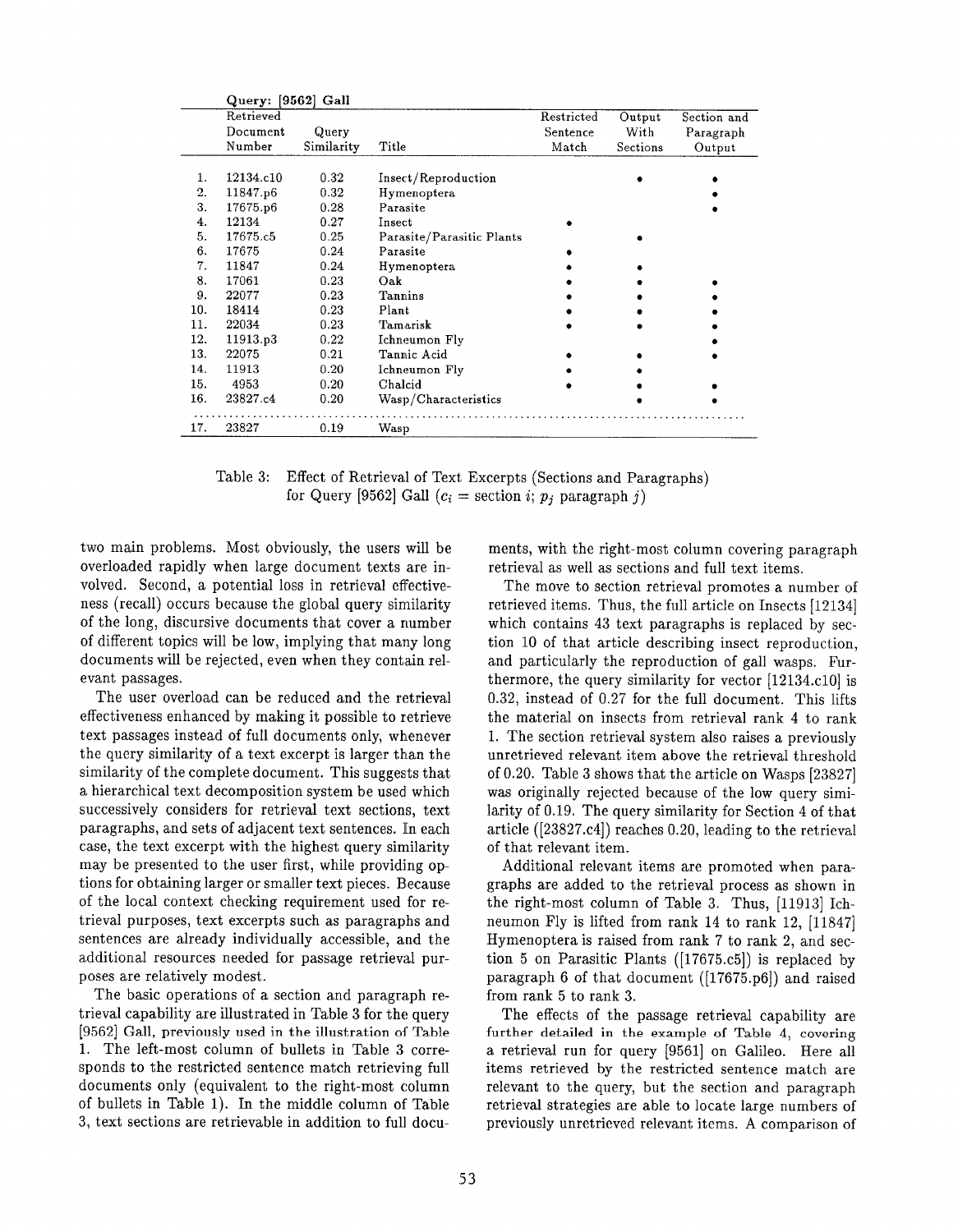|     |           | Query: [9561] Galileo             |                                        |                |            |                 |                 |
|-----|-----------|-----------------------------------|----------------------------------------|----------------|------------|-----------------|-----------------|
|     |           |                                   |                                        |                | Restricted | Output<br>With  | Section and     |
|     | Retrieved | Query                             |                                        | Number of      | Sentence   |                 | Paragraph       |
|     | Document  | Similarity                        | Title                                  | Paragraphs     | Match      | Sections        | Output          |
|     |           |                                   |                                        | 1              |            |                 |                 |
| 1.  | 18179.p72 | 0.58                              | Philosophy                             | $\mathbf{1}$   |            |                 |                 |
| 2.  | 12083.p6  | 0.49                              | Inertia                                | 1              |            |                 |                 |
| 3.  | 2501.p5   | 0.45                              | Bellarmine, St. Robert                 |                |            |                 |                 |
| 4.  | 1640.p22  | 0.45                              | Astronomy                              | 1              |            |                 |                 |
| 5.  | 18234.c8  | 0.44                              | Physics/History                        | $\overline{c}$ |            |                 |                 |
| 6.  | 1640.c8   | 0.43                              | Astronomy                              | 3              |            |                 |                 |
| 7.  | 6165.p16  | 0.39                              | Copernicus N.                          | 1              |            |                 |                 |
| 8.  | 18179.c25 | 0.36                              | Philosophy                             | $\overline{4}$ |            |                 |                 |
| 9.  | 20683.p16 | 0.35                              | Science                                | $\mathbf{1}$   |            |                 |                 |
| 10. | 6165.p17  | 0.32                              | Copernicus, N.                         | 1              |            |                 |                 |
| 11. | 6165.c7   | 0.31                              | Copernicus, N.                         | 4              |            |                 |                 |
| 12. | 6284.p5   | 0.31                              | Cosmology                              | $\mathbf{1}$   |            |                 |                 |
| 13. | 18353.p6  | 0.30                              | Pisa                                   | $\mathbf{1}$   |            |                 |                 |
| 14. | 6419.p10  | 0.30                              | Creation                               | $\mathbf 1$    |            |                 |                 |
| 15. | 6284.c4   | 0.30                              | Cosmology                              | $\overline{c}$ |            |                 |                 |
| 16. | 20683.p13 | 0.28                              | Science                                | $\mathbf{1}$   |            |                 |                 |
| 17. | 6165      | 0.28                              | Copernicus, N.                         | 13             |            |                 |                 |
| 18. | 20683     | 0.27                              | Science                                | 25             |            |                 |                 |
| 19. | 6164      | 0.27                              | Copernican System                      | 4              |            |                 |                 |
| 20. | 2501      | 0.27                              | Bellarmine, St. Robert                 | 6              |            |                 |                 |
| 21. | 18234.p19 | 0.26                              | Physics                                | $\mathbf{1}$   |            |                 |                 |
| 22. | 6419.c5   | 0.26                              | Creation                               | 3              |            |                 |                 |
| 23. | 18234.c9  | 0.26                              | Physics                                | $\overline{a}$ |            |                 |                 |
| 24. | 20686.p6  | 0.24                              | Scientific Method                      | $\mathbf{1}$   |            |                 |                 |
| 25. | 19463.p17 | 0.24                              | Renaissance                            | 1              |            |                 |                 |
| 26. | 22223.p5  | 0.23                              | Telescope                              | 1              |            |                 |                 |
| 27. | 1640      | 0.23                              | Astronomy                              | 39             |            |                 |                 |
| 28. | 20686     | 0.22                              | Scientific Method                      | 8              |            |                 |                 |
| 29. | 1396.c7   | 0.21                              | Aristotle                              | $\overline{2}$ |            |                 |                 |
| 30. | 1636.p6   | 0.20                              | Astrology                              | 1              |            |                 |                 |
| 31. | 12132.p16 | 0.20                              | Inquisition                            | $\mathbf{1}$   |            |                 |                 |
|     |           |                                   | <b>Total Number of Retrieved Items</b> |                | 6          | $\overline{12}$ | $\overline{20}$ |
|     |           | <b>Total Retrieved Paragraphs</b> |                                        |                | 95         | 65              | 25              |
|     |           |                                   | Avg. Number of Paragraphs Per Item     |                | 15.8       | 5.4             | 1.3             |

Table 4: Effect of Retrieval of Text Excerpts for Query [9561] Galileo  $(c_i = \text{section } i ; p_i = \text{param} j)$ 

the three columns of bullets in Table 4 shows that the six originally retrieved full-text items are replaced by four full text items plus 8 text sections (see the middle columns representing section retrieval), and by one fulltext item, two text sections, and 17 text paragraphs in the right-most column covering paragraph and section retrieval in addition to full texts.

All the long, originally retrieved items, such as [1640] Astronomy (39 paragraphs), and [20683] Science (25 paragraphs), are subdivided in the passage retrieval mode, and the retrieved sections and paragraphs are much more closely related to the query topic [9561] Galileo than the original full articles. Furthermore, a large number of long, originally rejected articles are retrieved in the passage retrieval mode, including very long items such as the documents on Physics [18234] containing 146 paragraphs of text, and on Philosophy [18179] containing 117 paragraphs. Many shorter relevant items are also obtained for the first time in the passage retrieval mode, including [6284] Cosmology (30 paragraphs), [12132] Inquisition (21 paragraphs), and [19463] Renaissance (27 paragraphs).

The efficiency improvements provided by the section and paragraph retrieval modes are illustrated at the bottom of Table 4. When full documents are retrieved, the average number of paragraphs contained in each retrieved item is nearly 16 for the Galileo query. This drops to only a little over 5 paragraphs per retrieved item in the section mode, and to only 1.3 paragraphs on average for the combined section plus paragraph mode. For the 982 query articles that start with the letter G, the average reduction in retrieved text length is 43 percent for the section retrieval, and 54 percent for paragraph retrieval. The users necessarily benefit when shorter text excerpts are obtained that are immediately related to the query topic instead of only full-text items.

The effectiveness of the section and paragraph retrieval is reflected by the evaluation data appearing in the two right-most columns of Table  $2(a)$ , covering section, and section plus paragraph retrieval, respectively, The recall and precision figures show that the passage retrieval techniques furnish substantially better output than the standard restricted sentence match for full documents alone. The average precision data of Table 2(a) show that the section output (run 4) is about 9 percent better than the restricted sentence match of run 3. This indicates that the vast majority of the 1,000 or so additional documents obtainable through the section output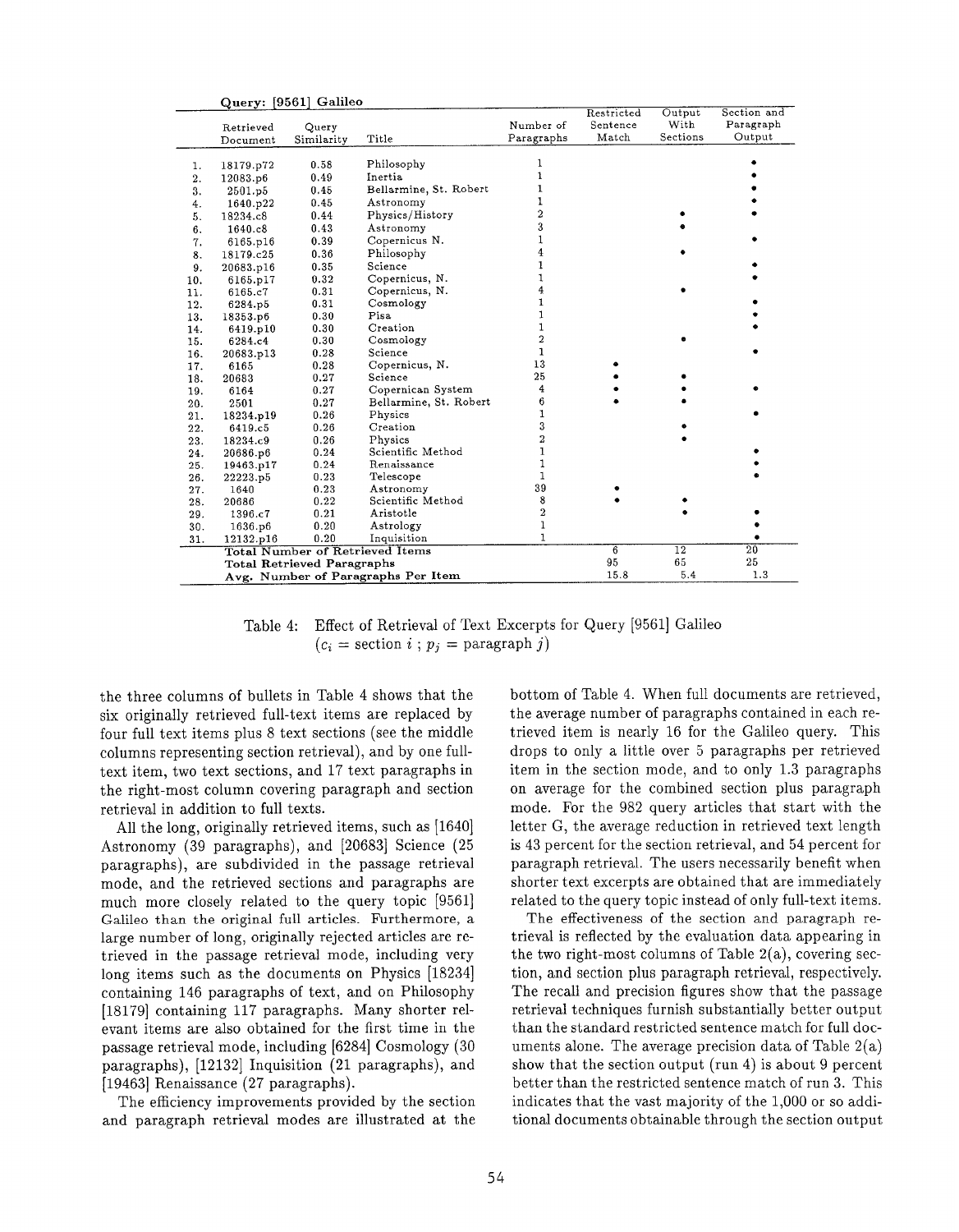are indeed relevant, as shown earlier in the examples of Tables 3 and 4.

Unfortunately, the actual improvements obtained by the full section and paragraph retrieval system (run 5) are understated in Table  $2(a)$ . Full relevance information was available only for the section retrieval, but not for section plus paragraph output. The improvement in retrieval effectiveness shown in the right-most (column of Table 2(a) is then due entirely to changes in the retrieval ranks of originally retrieved relevant iterns that are promoted by the section and paragraph retrieval system. The newly retrieved, originally rejected, items obtained in the paragraph mode, exemplified by the retrieval of [12083.P6] Inertia and [18353.P6] Piss in Table 4, are all treated as nonrelevant in the evaluation since no relevance data were available for these items. This explains the apparent deterioration in performance between section and paragraph outputs (runs 4 and 5 of Table 2(a).

Table 2(b) contains complete evaluation data, for 90 of the "G" queries previously included in Table  $2(a)$ for which full relevance data were available. Table 2(b) shows that the actual improvement to be expected with the section output is about 10 percent over the restricted sentence match, with an additional 8 percent improvement for the paragraph output. If that additional 8 percent improvement were applied to the output of Table 2(a) for the complete query set, the average precision for run 5 would increase to 0.9280, giving an advantage of nearly 25 percent over the base run 1 for the complete set of 982 queries. These extrapolated figures are shown in parentheses to the right of column 5 in Table  $2(a)$ . The Galileo example of Table 4 shows that sections and paragraphs retrieved by the passage retrieval system are indeed relevant to the query topic, confirming to some extent the accuracy of the extrapolated performance figures.

The performance of the global/local text matching and text passage retrieval systems can be assessed by noting the variations in the figures given in the first and last rows of Table 2. The unrestricted global text match first retrieves a large number of items, many of which are deleted by the local sentence-matching process. The local text match thus acts as a precision device that rejects many previously retrieved nonrelevant items reducing the total retrieved from 17,328 to 11,296 overall. The passage retrieval system then acts as a recall device by adding text excerpts from relevant items that were not obtained earlier, and increasing the total number of retrieved items from about 11,300 to about 13,200. The combined effect of these procedures appears to improve retrieval effectiveness by about 25 percent over the unrestricted global text match.

## Toward Flexible Automatic Passage Retrieval

The section and paragraph retrieval strategies outlined earlier are used to retrieve the most closely matching text sections and text paragraphs in answer to available query articles, In the earlier discussion, relatively general query statements were used to specify the retrieval context, covering, for example, "the life and works of Galileo", or "characteristics and causes of galls in plants". In many practical environments, it is desirable to extend the retrieval capability to much more specific contexts, for example, the "effect of Galileo's discoveries on the philosophical thought of the times", or "the effect of gall wasps on the health of oak trees". In these circumstances the search context must be substantially narrowed, and methods must be introduced for providing variable-length retrieval output at various levels of detail depending on particular user requirements.

One possibility consists in using search strategies capable of isolating variable-length text fragments from a variety of related documents, to be assembled into retrieval units covering the desired subject areas in detail. Consider, as an example, a request dealing with the philosophical influence of Galileo. It seems reasonable to carry out a dual search first of the Philosophy article (document [18179]) in the Galileo context, that is, using the Galileo article (document [9561]) as a query, and then of the Galileo article in the context of Philosophy.

By using a "moving window" containing  $n$  sentences at a time, it is possible to isolate  $n$ -sentence fragments that closely match a given query context. Table  $5(a)$ shows some typical three-sentence fragments from article [9561] Galileo whose global similarity with [18179] Philosophy exceeds 0.10. Table 5(b) similarly contains three-sentence fragments from [18179] Philosophy obtained in response to query [9561] Galileo.

To generate answers in response to specific queries about the philosophical impact of Galileo's work, it may be useful to combine related fragments obtained from various sources (articles [9561] Galileo and [18179] Philosophy in the present case). Sample similarity measurements between the three-sentence fragments of Table 5 are shown in Table  $6(a)$ . An examination of the fragment texts reveals close relationships in many cases. For example, fragments 516-18 from article [9561] and s234-236 from [18179] both deal with aspects of the Copernican theory for the movement of planets around the sun. These fragments would therefore be combined in answer to an appropriate query. Similarly fragments s49-51 from [9561] Galileo and s251-253 from [18179] Philosophy specifically deal with the role of Galileo in shaping the philosophical thought of his time by introducing experimental approaches in physics. The text passage constructed from the text fragments used in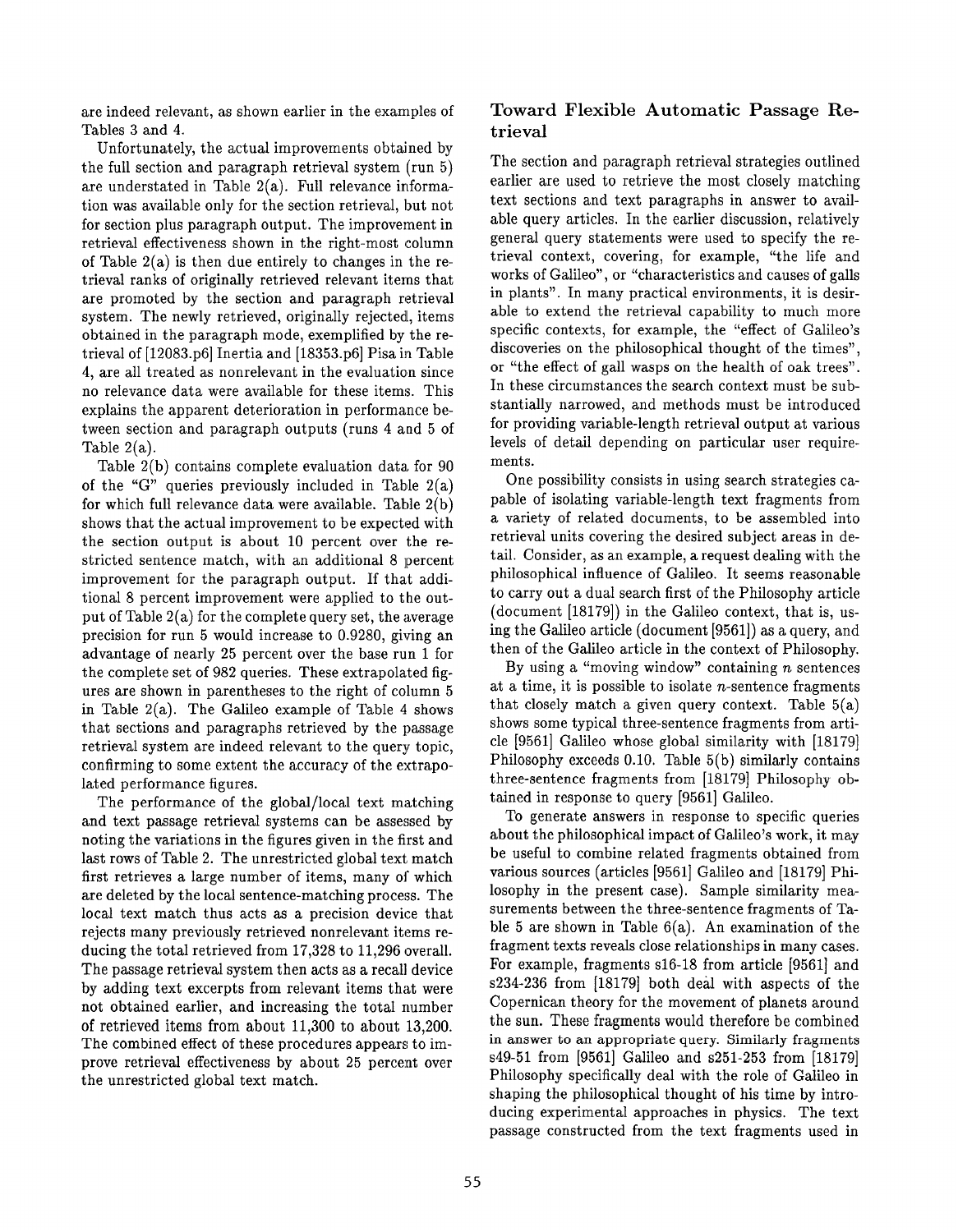the last example is reproduced in Table 6(b). Such a passage may be generated automatically in answer to queries about the philosophical contributions of Galileo.

Detailed experiments with text passage construction of this type remain to be carried out.

#### References

- 1. H.P. Luhn, The Automatic Creation of Literatu Abstracts, IBM Journal of Research and Development 2:2, April 1958, 159-165.
- 2. H.P. Edmundson and R.E. Wyllys, Automatic Abstracting and Indexing – Survey and Recommendations Communications of the ACM, 4:5, May 1961, 226-234.
- 3. H.P. Edmundson, Problems in Automatic Abstracting, Communications of the ACM, 7:4, April 1964, 259-263.
- 4. J.E. Rush, R. Salvador, and A. Zamora, Automatic Abstracting and Indexing – Production of Indicative Abstracts by Application of Contextual Inference and Syntactic Coherence Criteria, Journal of the ASIS, 22:4, July-August 1964, 260-274.
- 5. L.L. Earl, Experiments in Automatic Extracting and Indexing, Information Storage and Retrieval, 6:4, October 1970, 313-334.
- o. P.B. Baxendale, Man-Made Index for Technica Literature – An Experiment, IBM Journal of Research and Development, 2:4, 1958, 354-361.
- 7. C.D. Paice, Automatic Generation of Literature Abstracts – An Approach Based on the Identification of Self Indicating Phrases, in *Information Re*trieval Research, R.N. Oddy, S.E. Robertson, C.J. van Rljsbergen and P.W. Williams, editors, Butterworths, London, 1981, 172-191.
- 8. C.D. Paice, Constructing Literature Abstracts by Computer: Techniques and Prospects, Information Processing and Management, 26:1, 1990, 171-186.
- 9. J. O'Connor, Retrieval of Answer Sentences and Answer Figures by Text Searching, Information Processing and Management, 11:5/7, 1975, 155- 164.
- 10. J. O'Connor, Data Retrieval by Text Searching, Journal of Chemical Information and Computer Sciences, 17, 1977, 181-186.
- 11. J. O'Connor, Answer Passage Retrieval by Tex Searching, Journal of the American Society for In  $formation\,Science, 32:4, July 1980, 227-239.$
- 12. U. Hahn and U. Reimer, Entwurfsprinzi und Architektur des Textkondensierungssystems TOPIC, Report TOPIC 14/85, University of Konstanz, Germany, April 1985.
- 13. U. Reimer and U. Hahn, Text Condensation as Knowledge Base Abstraction, Report MIP-8723, University of Passau, Germany, December 1987.
- 14. J.W. McInroy, A Concept Vector Representati of the Paragraphs in a Document Applied to Automatic Extracting, Report TR78-001, Computer Science Department, University of North Carolina, Chapel Hill, NC, 1978.
- 15. G. Salton, Automatic Text Processing The Transformation, Analysis, and Retrieval of Information by Computer, Addison Wesley Publishing Company, Reading, MA, 1989.
- 16. L. Wittgenstein, Philosophical Investigatio Basil Blackwell and Mott Ltd., Oxford, England, 1953.
- 17. G. Salton and C. Buckley, Global Text Matching for Information Retrieval, Science 253:5023,30 August 1991, 1012-1015.
- 18. G. Salton and C. Buckley, Automatic Text Structuring and Retrieval – Experiments in Automatic Encyclopedia Searching, Proc. Fourteenth Int. ACM/SIGIR Conference on Research and Development in Information Retrieval, Association for Computing Machinery, New York, 1991, 21-30.
- 19, Funk and Wagnalls New Encyclopedia, Funk and Wagnalls, New York, 1979, 29 volumes, 25,000 encyclopedia articles, ranging in length from one line for cross-reference articles to 150 pages of text for the article entitled "United States of America".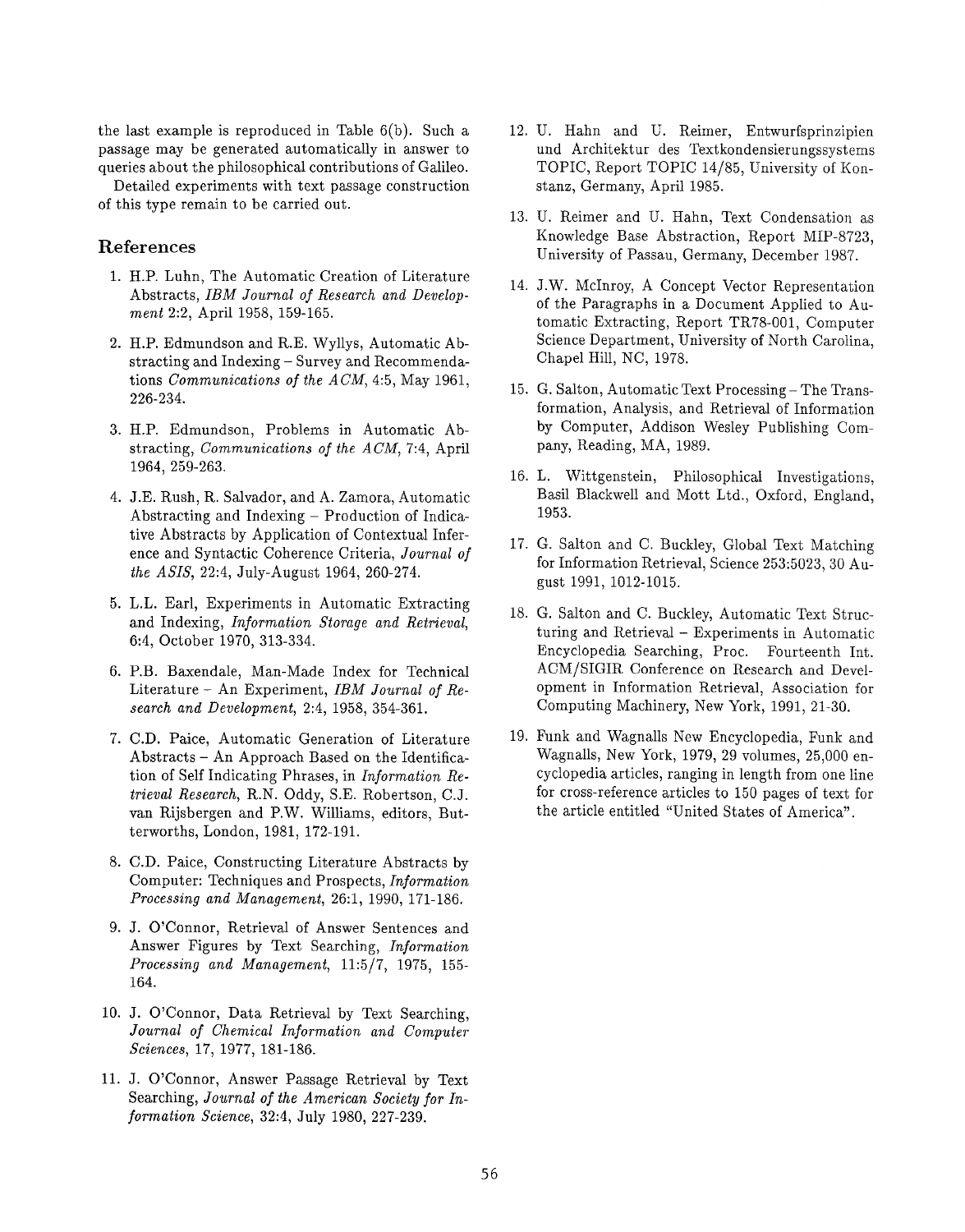|          |                                                                                                                                                                                                                                                                                                                                                                                                                                                                                                                                                                                                                                          | Similarity  |
|----------|------------------------------------------------------------------------------------------------------------------------------------------------------------------------------------------------------------------------------------------------------------------------------------------------------------------------------------------------------------------------------------------------------------------------------------------------------------------------------------------------------------------------------------------------------------------------------------------------------------------------------------------|-------------|
| Sentence |                                                                                                                                                                                                                                                                                                                                                                                                                                                                                                                                                                                                                                          | Coefficient |
| Numbers  | Adjacent Sentence Fragments (3 Sentences)                                                                                                                                                                                                                                                                                                                                                                                                                                                                                                                                                                                                | With Query  |
| $s16-18$ | At Padua, Galileo invented a calculating "compass" for the practical solution of mathemat-<br>ical problems. He turned from speculative physics to careful measurements, discovered the<br>law of falling bodies and of the parabolic path of projectiles, studied the motions of pendu-<br>lums, and investigated mechanics and the strength of materials. He showed little interest in<br>astronomy, although beginning in 1595 he preferred the Copernican theory (see Astronomy:<br>The Copernican Theory)-that the earth revolves around the sun-to the Aristotelian and<br>Ptolemaic assumption that planets circle a fixed earth. | 0.1012      |
| $s28-30$ | Professors of philosophy scorned Galileo's discoveries because Aristotle had held that only<br>perfectly spherical bodies could exist in the heavens and that nothing new could ever appear<br>there. Galileo also disputed with professors at Florence and Pisa over hydrostatics, and he<br>published a book on floating bodies in 1612. Four printed attacks on this book followed,<br>rejecting Galileo's physics.                                                                                                                                                                                                                   | 0.1958      |
| s49-51   | Galileo's most valuable scientific contribution was his founding of physics on precise mea-<br>surements rather than on metaphysical principles and formal logic. More widely influential,<br>however, were The Starry Messenger and the Dialogue, which opened new vistas in astron-<br>omy. Galileo's lifelong struggle to free scientific inquiry from restriction by philosophical and<br>theological interference stands beyond science.                                                                                                                                                                                            | 0.1912      |
|          | a) Typical Three-Sentence Fragments from [9561] Galileo<br>Obtained in Response to [18179] Philosophy                                                                                                                                                                                                                                                                                                                                                                                                                                                                                                                                    |             |
| s234-236 | In the 15th and 16th centuries a revival of scientific interest in nature was accompanied by<br>a tendency toward pantheistic mysticism. The Roman Catholic prelate Nicholas of Cusa<br>anticipated the work of the Polish astronomer Nicolaus Copernicus in his suggestion that<br>the earth moved around the sun, thus displacing humanity from the center of the universe;<br>he also conceived of the universe as infinite and identical with God. The Italian philosopher<br>Giordano Bruno, who similarly identified the universe with God, developed the philosophical<br>implications of the Copernican theory.                  | 0.1870      |
| s251-253 | The work of Galileo was of even greater importance in the development of a new world view.<br>Galileo brought attention to the importance of applying mathematics to the formulation of<br>scientific laws. This he accomplished by creating the science of mechanics, which applied<br>the principles of geometry to the motions of bodies.                                                                                                                                                                                                                                                                                             | 0.5800      |
|          | b) Typical Three-Sentence Fragments from [18179] Philosophy                                                                                                                                                                                                                                                                                                                                                                                                                                                                                                                                                                              |             |

Obtained in Response to [9561] Galile

Table 5: Typical Three-Sentence Fragments Extracted from  $(s=\text{sentence})$ Related Documen